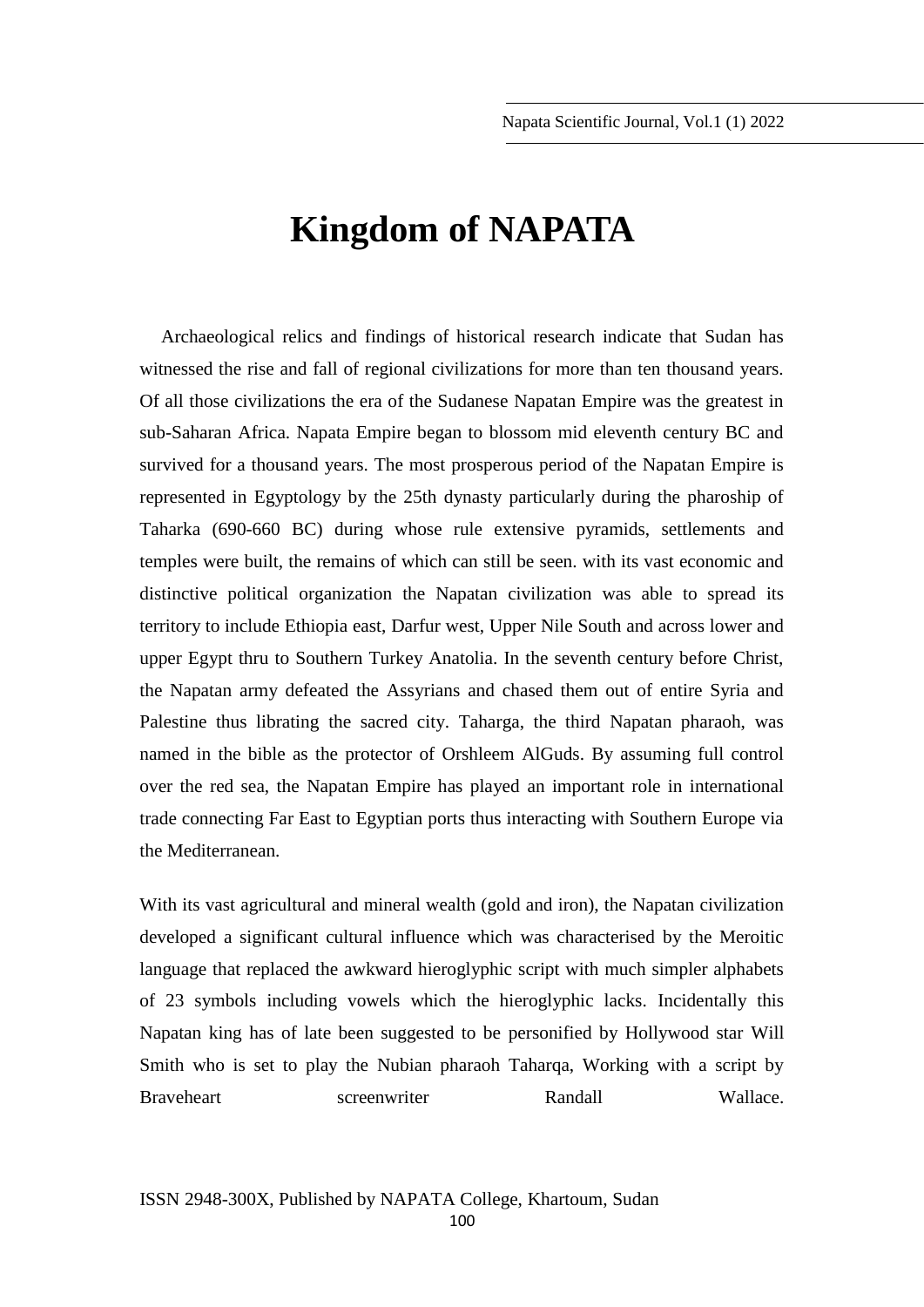THIS IS WHAT THE NAPATAN PRINCE INSCRIBED IN HIS MEMORIAL TABLET AT THE FOOT OF THEIR HOLY MOUNTAIN JABAL AL-BARKAL

I did not make falsehood

I did not rob the lapwing-people. I did not commit a wrong.

My heart did not transgress to the detriment of the humble.

I did not kill a man on false premises when his crime had not happened.

I did not take bribes for wrong-doing.

 $(I)$  did not deliver a servant into the hand(s) of his lord.

I did not copulate with a married woman or a man.

I did not decide a case wrongfully.

I did not slaughter the small cattle of the god.

Rather giving property to all the gods and goddesses.

I gave bread to the hungry, water to the thirsty, and clothing to the naked.

Keeping away from their abomination for the sake of a good end for those who are

born after me in this land forever and ever.